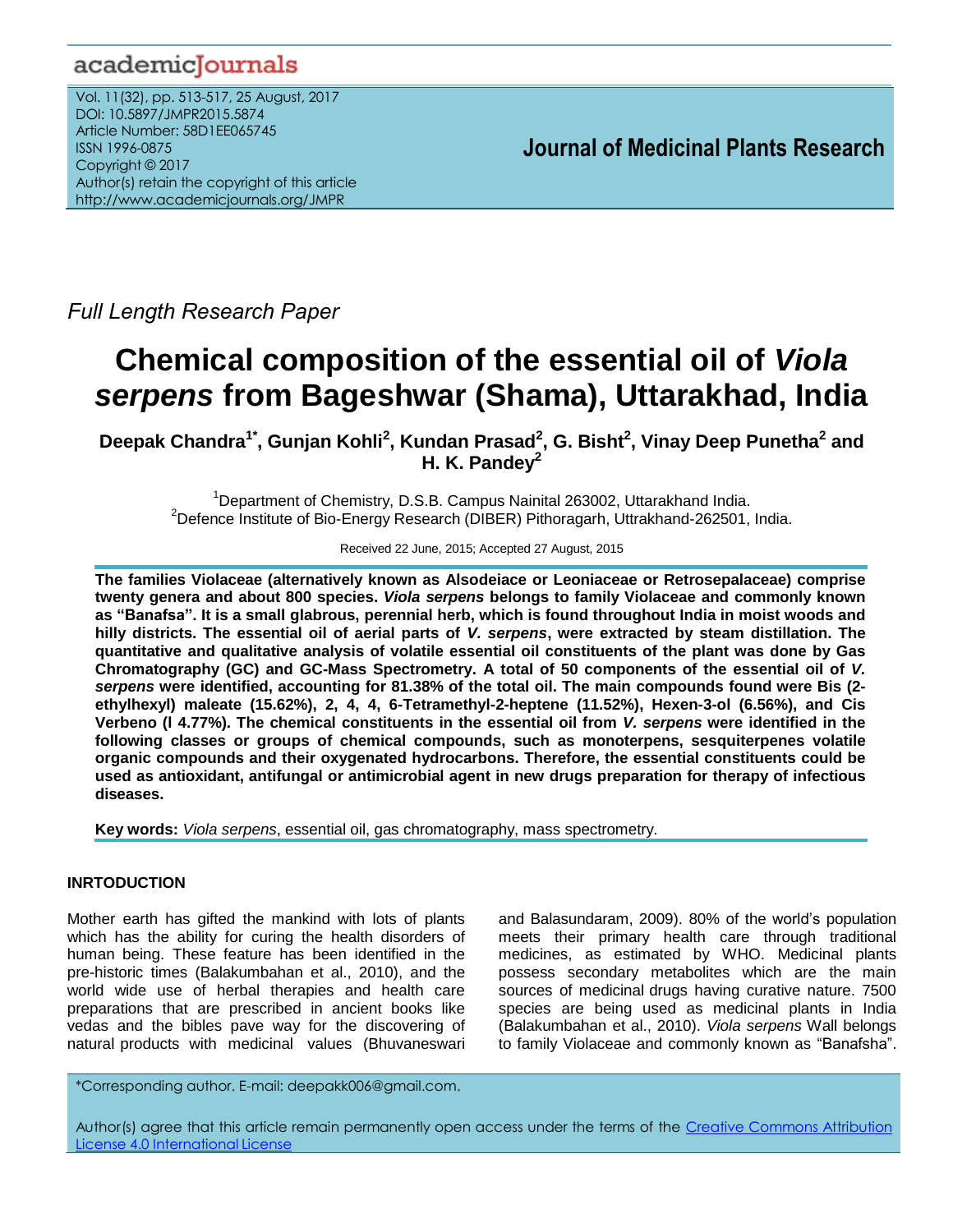It is a small glabrous, perennial herb, which is found throughout India in moist woods and hilly districts. It is also found in China, Java, Ceylon, Philippines, and Thailand up to an altitude of 2000 m in India. It is distributed in the Himalayan region, hills of Meghalaya, Nagaland, and Manipur (Bal, 1932; Dhar and Kachroo, 1983). It is also found in Ganjam Hills of Orissa, Himachal Pradesh, Uttarakhand, Karnataka and Tamilnadu (Chawdhary and Wadhawa, 1984). The whole plant is medicinally useful. It is aperients, antiseptic, antipyretic, cooling, demulcent, diaphoretic, diuretic, emetic, emollient, expectorant, febrifuge, and purgative in action. It is one of the most useful medicinal plants and used as antipyretic, demulcent, diaphoretic and diuretic drug. It is useful in asthma, bleeding piles, cancer of the throat, constipation, cough, fever, skin diseases and headache (Kumar and Digvijay, 2014). Some workers reported glycoside methyl salicylate, quercitrin, alkaloid, voiline gum, mucilage, sugar and saponin, saponins, tannins, amino acids, terpenoids, reducing sugars, glycosides, and flavonoids were isolated form whole plants of *V. serpens.*

#### **MATERIALS AND METHODS**

#### **Plant material**

The plant *V. serpens* was collected in the month of October, 2013 from Shama (Kapkote) 52 km away from Bageshwar, Uttarakhand, India. The plant was authenticated by Botanical Survey of India (BSI), Dehradun. A voucher specimen (No.114835) was deposited in the Herbarium Section at BSI, Dehradun, India.

#### **Essential oil extraction**

The fresh aerial parts of *V. serpens* (5 kg) were chopped and steam-distilled using copper still fitted with spiral glass condensers. The distillate was saturated with NaCl and extracted with n-hexane. Anhydrous Na2SO<sup>4</sup> was then added to dry the organic phase which was separated using separating funnel and finally the solvent was evaporated under reduced pressure. The percentage content of the oil was calculated on the basis of dry weight of plant material. The oil was then stored in screw-capped vials, under refrigeration until needed.

#### **Gas chromatographic analysis (GC)**

The oil was analyzed by using a Shimadzu 2010 (Phenomenex, Inc., Torrance CA, USA) auto system GC. The column temperature was programmed at 80°C (holding time for 2 min) to 210°C (holding time 5 min) at 3°C min<sup>-1</sup> and then 210 to 300°C at 20°C min<sup>-1</sup> with final hold time of 15 min, using  $N_2$  at 30.0 ml/min column head pressure as carrier gas, the injector temperature was 270°C and detector (FID, Flame ionization detector) temperature 280°C.

#### **GC-MS analysis and identification**

The GC-MS used was Autosystem 2010 GC (Rtx- 5, 30 m  $\times$  0.25 mm, I.D. FID 0.25 µm) coupled with Shimadzu QP 2010 plus with thermal desorption system TD 20 with (Rtx-5) fused silica capillary

column (30 m  $\times$  0.25 mm with film thickness 0.25 um). The column temperature was 80°C (holding time for 2 min) to 210°C (holding time 5 min) at 3°C min<sup>-1</sup> and then 210 to 300°C at 20°C min<sup>-1</sup> with final hold time of 21 min, using helium as carrier gas. The injector temperature was 230°C and 0.2 μl in n-hexane, with split ratio of 1:30 MS were taken at 70 eV with a mass range of 40 to 650 amu.

#### **Identification of the compounds**

Identification of constituents were done on the basis of Retention Index (RI, determined with reference to homologous series of nalkanes C<sub>8</sub>-C<sub>28</sub>, under identical experimental condition), MS library search (NIST and WILEY), and by comparison with MS literature data (Adams, 2007). The relative amounts of individual components were calculated based on GC peak area (FID response) without using correction factor. Retention indices (RI) were determined with reference to a homologous series of normal alkanes, by using the following formula (Kovats, 1958).

$$
KI = 100 [n + (N-n) \times \frac{\log t^1_{R} (unknown) - \log t^1_{R} (C_n)}{\log t^1_{R} (CN) - \log t^1_{R} (C_n)}]
$$

where  $t^1$ <sub>R</sub> is the net retention time  $(t_R - t_0)$ ;  $t_0$  is the retention time of solvent (dead time);  $t_R$  is the retention time of the compound;  $C_N$  is number of carbons in longer chain of alkane;  $C_n$  is number of carbons in shorter chain of alkane; n is the number of carbon atoms in the smaller alkane; N is the number of carbon atoms in the larger alkane.

#### **RESULTS AND DISCUSSION**

The GC and GC-MS analysis of leaf oil of *V. serpens* resulted in the identification of 50 constituents in Table 1. The identified constituents of the oil are listed in Table in the order of their elution in Rtx-5 column. The main compounds found were Bis(2-ethylhexyl) maleate 15.62%, 2,4,4,6-Tetramethyl-2-heptene 11.52%, Hexen-3-ol 6.56%, and Cis Verbenol 4.77% (Figure 1). The minor chemical constituents were found to be Phytol acetate 0.08%, Tetracosane 0.16%, Germacrene B 0.21%, Ethyl Lactate 0.22%.

Essential oils are found in various parts of the plants, such as leaf, flower, root and are stored in special oil cells and gates. The essential oils extracted from plants are indispensable materials in the pharmaceutical, food, and cosmetics sectors, because of the increasing concern with harmful synthetic additives (Sacchetti et al., 2005). A great majority of the essential oils are used as fragrance in perfumes and aromas in food industry. The essential oils have a number of biological activities, including antibacterial, antifungal and antioxidant properties (Fatouma et al., 2011 and Jihua et al., 2011). KI= 100 [n+ (N-n)  $\times$   $\frac{\log t \ln \left(\text{unknown}) - \log t \ln \left(\text{C}_n\right)}{\log t \ln \left(\text{CN}\right) - \log t \ln \left(\text{C}_n\right)}$ <br>
100 [ $t \ln \left(\text{CN}\right) - \log t \ln \left(\text{CN}\right)$ ]  $\frac{1}{\log(1 \ln \left(\text{CN}\right) - \log t \ln \left(\text{CN}\right)}$ <br>
100 [ $t \ln \left(\text{CN}\right) - \log t \ln \left(\text{CN}\right)$ ]  $\frac{1}{\log(1 \ln \left(\text{CN}\$ 

Essential oils constitute a major group of agro-based industrial products and they find applications in various types of industries, such as food products, drinks, perfumes, pharmaceuticals and cosmetics (Anwar et al., 2009a, b; Burt, 2004; Celiktas et al., 2007; Hammer et al.,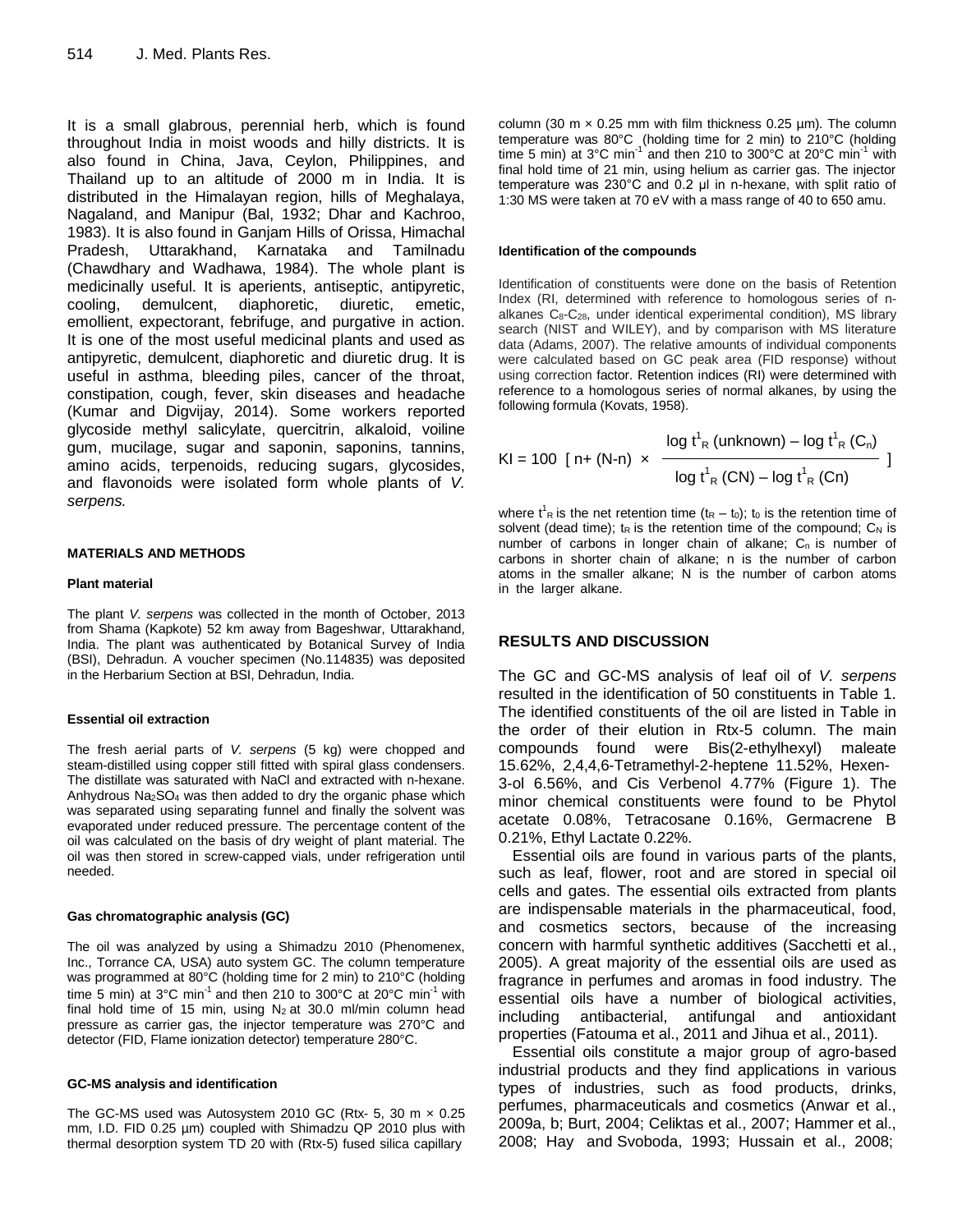**Table 1.** Essential oil composition of *Viola serpens*

| Compound                                                       | Area (%)      | Molecular formula                              | Molecular weight | <b>RI</b> | Mode of identification |
|----------------------------------------------------------------|---------------|------------------------------------------------|------------------|-----------|------------------------|
| Hexen-3-ol                                                     | 6.56          | $C_6$ H <sub>12</sub> O                        | 100              | 778       | a,b                    |
| <b>Ethyl Lactate</b>                                           | 0.22          | $C5H10O3$                                      | 118              | 814       | a,b                    |
| 3-Methylene-1,7-octadiene                                      | 1.4           | $C_9H_{14}$                                    | 122              | 863       | a,b                    |
| 2,4,4,6-Tetramethyl-2-heptene                                  | 11.52         | $C_{11}H_{22}$                                 | 154              | 951       | a,b                    |
| 2,5-Heptanedione                                               | 0.73          | $C_7H_{12}O_2$                                 | 128              | 989       | a,b                    |
| 2-Isopropyl-5-oxohexanal                                       | 2.55          | $C_9H_{16}O_2$                                 | 156              | 1112      | a,b                    |
| Cis Verbenol                                                   | 4.77          | $C_{10}H_{16}O$                                | 152              | 1141      | a,b                    |
| 2-Hexyltetrahydrofuran                                         | 0.89          | $C_{10}H_{20}O$                                | 156              | 1147      | a,b                    |
| Isogeranial                                                    | 0.5           | $C_{10}H_{16}O$                                | 152              | 1179      | a,b                    |
| 2,3-Dimethylundecane                                           | 1.8           | $C_{13}H_{28}$                                 | 184              | 1185      | a,b                    |
| Methyl Salicylate                                              | 0.8           | $C_8H_8O_3$                                    | 152              | 1192      | a,b                    |
| Verbenyl acetate                                               | 1.42          | $C_{12}H_{18}O_2$                              | 194              | 1282      | a,b                    |
| Methyl Myrtenate                                               | 0.35          | $C_{11}H_{16}O_2$                              | 180              | 1296      | a,b                    |
| n-Tridecane                                                    | 1.28          | $C_{13}H_{28}$                                 | 184              | 1313      | a,b                    |
| 0-methoxy 3-Decanone                                           | 1.57          | $C_{11}H_{22}O_2$                              | 186              | 1327      | a,b                    |
| a-Copaene                                                      | 0.38          | $C_{15}H_{24}$                                 | 204              | 1375      | a,b                    |
| 4,8-Dimethyltridecane                                          | 0.47          | $C_{15}H_{32}$                                 | 212              | 1384      | a,b                    |
| β-Elemene                                                      | 0.52          | $C_{15}H_{24}$                                 | 204              | 1390      | a,b                    |
| Caryophyllene                                                  | 0.42          | $C_{15}H_{24}$                                 | 204              | 1424      | a,b                    |
| Aromadendrene                                                  | 1.31          | C <sub>15</sub> H <sub>24</sub>                | 204              | 1438      | a,b                    |
| $\beta$ -Farnesene                                             | 1.11          | $C_{15}H_{24}$                                 | 204              | 1452      | a,b                    |
| 6-Methyl-2-tridecanone                                         | 0.47          | C <sub>14</sub> H <sub>28</sub> O              | 212              | 1485      | a,b                    |
| Valencene                                                      | 0.38          | $C_{15}H_{24}$                                 | 204              | 1492      | a,b                    |
| Germacrene B                                                   | 0.21          | C <sub>15</sub> H <sub>24</sub>                | 204              | 1544      | a,b                    |
| 1-lodo-2-methylundecane                                        | 0.32          | C <sub>12</sub> H <sub>25</sub> I              | 296              | 1564      | a,b                    |
| Myrcenol                                                       | 0.88          | $C_{10}H_{18}O$                                | 154              | 1586      | a,b                    |
| Longiborneol                                                   | 1.41          | C <sub>15</sub> H <sub>26</sub> O              | 222              | 1601      | a,b                    |
| (5-lodopentyl)benzene                                          | 0.32          | C <sub>11</sub> H <sub>15</sub> I              | 274              | 1606      | a,b                    |
| Cetane                                                         | 0.27          | $C_{16}H_{34}$                                 | 226              | 1612      | a,b                    |
| Epicubeno                                                      | 1.62          | $C_{15}H_{26}O$                                | 222              | 1631      | a,b                    |
| Cadinene                                                       | 0.44          | $C_{15}H_{24}$                                 | 204              | 1676      | a,b                    |
| Heptadecane                                                    | 2.88          | $C_{17}H_{36}$                                 | 240              | 1700      | a,b                    |
| Pentadecanal                                                   | 1.21          | $C_{15}H_{30}O$                                | 226              | 1701      | a,b                    |
| (1-Ethylnonyl)benzene                                          | 0.91          | $C_{17}H_{28}$                                 | 232              | 1724      | a,b                    |
| Phytone                                                        | 2.29          | $C_{18}H_{36}O$                                | 268              | 1841      | a,b                    |
| Nonadecane                                                     | 1.62          | C <sub>19</sub> H <sub>40</sub>                | 268              | 1900      | a,b                    |
| (1-Ethylundecyl)benzene                                        | 0.94          | C <sub>19</sub> H <sub>32</sub>                | 260              | 1922      | a,b                    |
| Tridecane, 3-phenyl                                            | 0.26          | $C_{19}H_{32}$                                 | 138              | 1924      | a,b                    |
| n-Hexadecanoic acid                                            | 1             | $C_{16}H_{32}O_2$                              | 256              | 1968      | a,b                    |
| Eicosane                                                       | 0.84          | $C_{20}H_{42}$                                 | 282              | 2009      | a,b                    |
| Z-2-Octadecen-1-ol                                             | 1.13          | $C_{18}H_{36}O$                                | 268              | 2061      | a,b                    |
| n-Heneicosane                                                  | 0.35          | $C_{21}H_{44}$                                 | 296              | 2109      | a,b                    |
| 6-phenyl Pentadecane                                           | 0.77          | $C_{21}H_{36}$                                 | 288              | 2121      | a,b                    |
| Geranylgeraniol                                                | 1.19          | $C_{20}H_{34}O$                                | 290              | 2192      | a,b                    |
| n-Docosane                                                     | 0.3           | $C_{22}H_{46}$                                 | 310              | 2200      | a,b                    |
| Phytol acetate                                                 | 0.08          | $C_{22}H_{42}O_2$                              | 338              | 2212      | a,b                    |
| Octadecanoic acid, 2-oxo-, methyl ester                        | 1.54          | C <sub>19</sub> H <sub>36</sub> O <sub>3</sub> | 312              | 2213      | a,b                    |
| Bis(2-ethylhexyl) maleate                                      | 15.62         | C <sub>20</sub> H <sub>36</sub> O <sub>4</sub> | 340              | 2224      | a,b                    |
| Tetracosane                                                    | 0.16          | C <sub>24</sub> H <sub>50</sub>                | 338              | 2407      | a,b                    |
| Oxalic acid, hexyl tetradecyl ester<br><b>Total Identified</b> | 1.4<br>81.38% | C <sub>22</sub> H <sub>42</sub> O <sub>4</sub> | 370              | 2543      | a,b                    |

a=Retention index (RI), b=MS (GC-MS).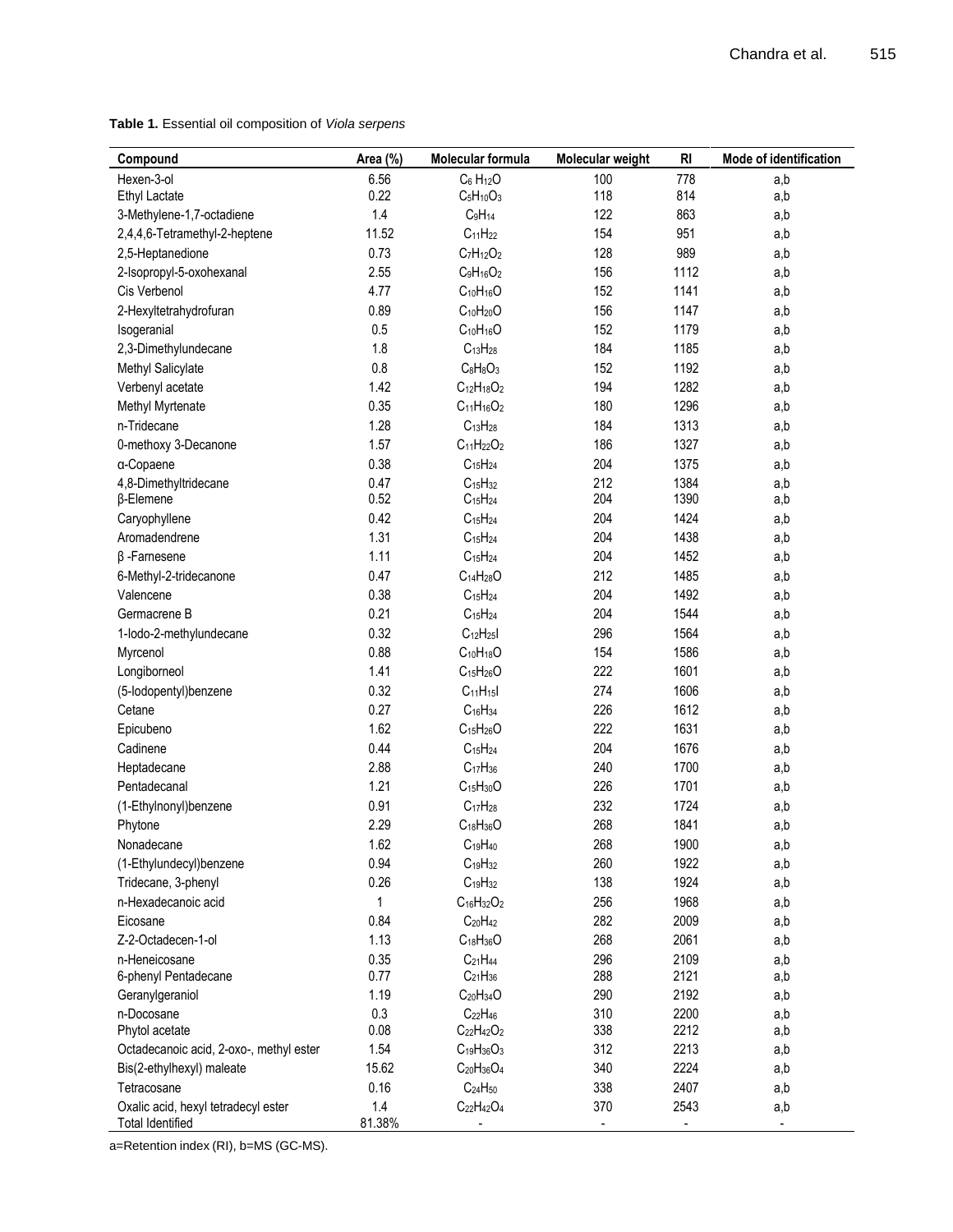

2, 4, 4, 6-Tetramethyl-2-heptene Cis Verbenol

**Figure 1.** Structure of major isolated compound

Teixeira da Silva, 2004). The compounds from the plant based essential oil are useful as an alternative therapy, either directly or as models for new synthetic products (Houghton, 2000). Aromatherapy is the therapeutic use of fragrances or at least mere volatiles to cure diseases, infections and indispositions by means of inhalation (Buchbauer, 2000; Buchbauer et al., 1993). This has recently attracted the attention of many scientists and encouraged them to screen plants to study the biological activities of their oils from chemical and pharmacological investigations to therapeutic aspects. Hopefully, this will lead to new information on plant applications and new perspective on the potential use of these natural products.

#### **CONFLICT OF INTERESTS**

The authors have not declared any conflict of interests.

#### **ACKNOWLEDGEMENTS**

The authors are grateful to AIRF, Jawaharlal Nehru University, New Delhi for the G.C coupled with Mass Spectrometry (GC-MS), and G.C with FID analysis facilities.

#### **REFERENCES**

- Adams RP (2001). Identification of Essential oils by Gas Chromatography Quadruple Mass Spectrometry. Allured Publishing Corporation, Carol Stream, USA.
- Anwar F, Hussain AI, Sherazi STH, Bhanger MI (2009). Changes in composition and antioxidant and antimicrobial activities essential oil of fennel (*Foeniculum vulgare* Mill.) fruit at different stages of maturity. J. Herbs Spices Med. Plants 15:1-16.
- Bal SN (1932). The Industrial Section of the Indian Museum. Calcutta: Botanical Survey of India, Govt. of India, Central Publication Branch; Catalogue of Medicinal Plant Exhibits. pp. 118-119.
- Balakumbahan R, Rajamani K, Kumanan K (2010). *Acorus calamus*: An overview. J. Med. Plants Res. 4(25):27-40.
- Bhuvaneswari R, Balasundaram C (2009). Anti-bacterial activity of Acorus calamus and some of its derivates against fish pathogen Aeromonas hydrophila. J. Med. Plants Res. 3(7):538-547.
- Buchbauer G (2000). The detailed analysis of essential oils leads to the understanding of their properties. Perfumer Flavorist. 25:64-67.
- Buchbauer G, Jager W, Jirovetz L, Imberger J, Dietrich H (1993). Therapeutic properties of essential oils and fragrances. In ACS symposium series (USA).
- Celiktas OY, Kocabas EEH, Bedir E, Sukan FV, Ozek T, Baser KHC (2007). Antimicrobial activities of methanol extracts and essential oils of *Rosmarinus officinalis*, depending on locate and seasonal variations. Food Chem. 100:553-559.
- Chawdhary HJ, Wadhawa BM (1984). Calcutta: Botanical Survey of India, Dept. of Environment; 1984. Flora of India, Series 2, Flora of